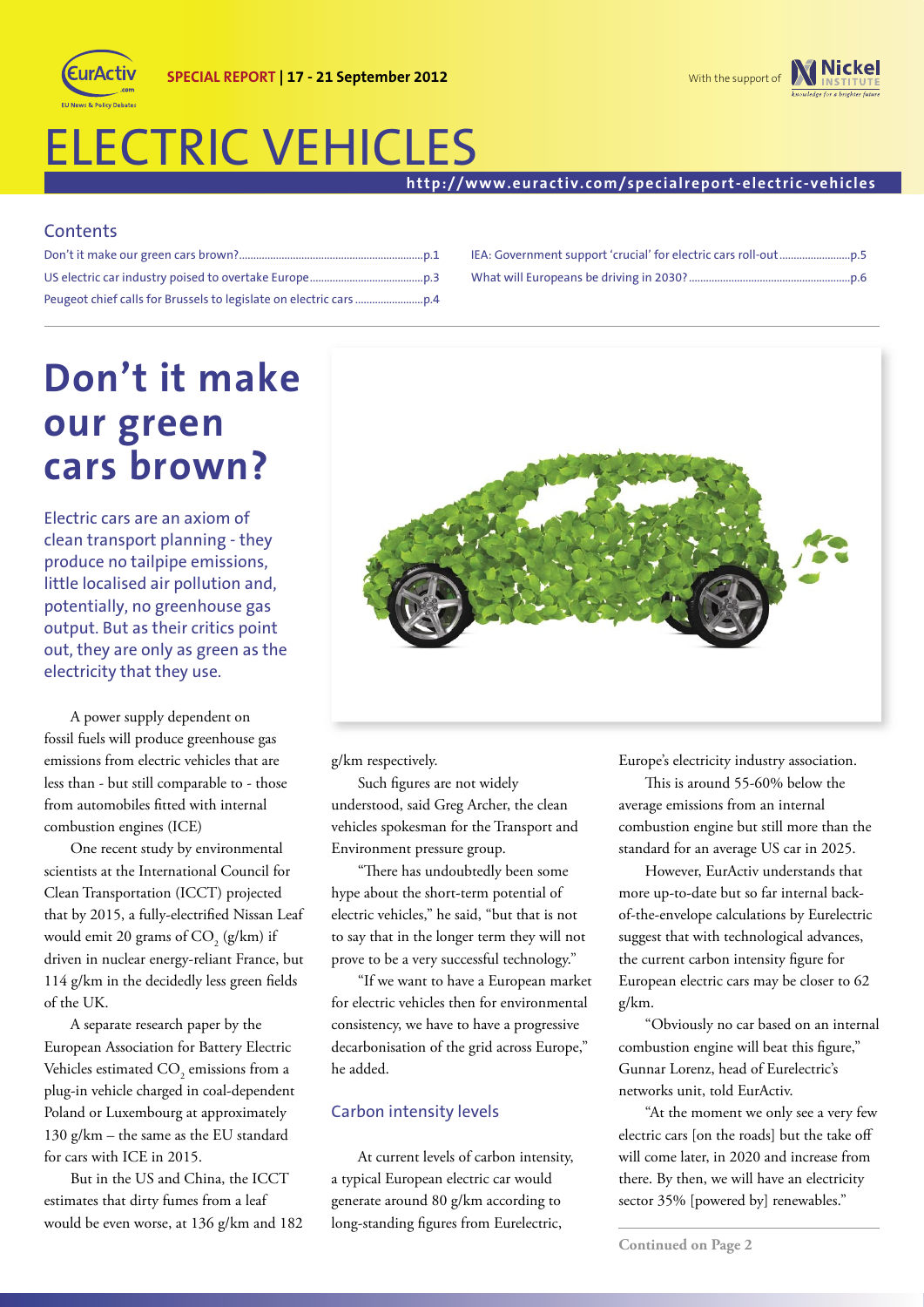#### **Continued from Page 1**

By 2030, assuming that renewables spur the EU's energy mix to a carbon intensity of 130 g/kWh, electric vehicles will be emitting less than 30 g/km, Eurelectric believes.

In the meantime, "even the most energy-efficient Opel Astra emits 100 g/ km," said Sophie Tielemans, a policy officer at Eurelectric. "But it is tricky because it is theoretical and very much depends on real driving behaviour."

Driving in a 'sporty' style on a motorway will emit more carbon dioxide, she noted.

"Our key point is that in the long term, as the electricity mix increasingly decarbonises, electric vehicles will only be a win-win situation," Tielemens said.

#### Windmills in Barcelona

Last month, to try and bridge the gap between present and future decarbonisation, the first integrated windpowered electric vehicle charging station

# **UK MPs call for more ambitious electric car grant scheme**

Britain needs a more ambitious programme to encourage the uptake of low-carbon vehicles because sales of the cars have disappointed, a committee of British MPs said today (20 September).

As part of its aim to reduce carbon dioxide emissions to 80% less than 1990 levels by 2050, the government has offered 25% off the price of a plug-in electric car capped at £5,000 (€6,220).

was launched in Barcelona.

Built using GE electric vehicle charging technology and UGE wind turbines, more 'Sanya Skypump's are expected to be installed in Australia and the United States later this year.

But some environmental scientists say that such schemes may be more successful in meeting marketing needs than environmental ones.

"It doesn't matter if the windmill is directly next to your charging station," the ICCT's Peter Mock told EurActiv. The origin of the electricity being used was more important, and that depended finally on the amount of renewables in the grid, he said.

From the ICCT's perspective, a more pressing priority is the EU's alleged bias against considering vehicle size in its carbon dioxide measurements, contrary to practice in the US.

#### Heavy fruit

As car manufacturers run out of

Plug-in cars, such as the Chevrolet Volt, Nissan Leaf, Toyota Prius and Vauxhall Ampera, typically cost above £20,000 (€24,883).

The government expects to see tens of thousands of plug-in vehicles, which have a longer driving range than all-electric vehicles but which still need to be charged, on the roads by 2015. But demand has been weak, said a report by the Transport Select Committee.

In 2011, 1,052 vehicles eligible for the plug-in car grants were registered. The committee said consumer demand was lagging behind and that the subsidy was ineffective because the purchase price was still too high.

"So far, Department for Transport expenditure on plug-in cars - some £11 million (€13.7 million)– has benefited just a handful of motorists," said Louise Ellman, chair of the committee.

"Ministers should not sit back and hope that the government's policy on

'low hanging fruit' to tighten their fuel efficiency standards on the way to 2025, size will increasingly loom as an issue, Mock argues, and the issue is pertinent for electric vehicles.

"Electric vehicles are heavier because of their batteries," he said. Heavier batteries increase energy consumption and, because the space for propulsion systems is limited, restrict the overall energy economy of electric vehicles.

This is exacerbated by a tendency among manufacturers to build heavier batteries as a counter-point to 'range anxiety' among electric car users – a fear that their cars may run out of electricity without the possibility of refuelling at a recharging station.

Because of this, Mock argues that the lobby against size-based measurement of  $CO<sub>2</sub>$  performance is "short-sighted".

"Reducing the weight of your vehicle would allow you to have a smaller battery and they are the most expensive part of the current electric vehicle - so in the long run those companies would benefit," he said.

plug-in cars will reduce transport carbon emissions. Far more work is required to ensure that this programme is a good use of public funds."

Emissions from domestic transport account for around a quarter of the UK's total carbon dioxide emissions, with car emissions accounting for over half of that amount.

There is also uncertainty over the number of charging points being installed across the country.

"It is unclear whether the provision of public charging infrastructure encourages demand for plug-in cars. Indeed, the government does not even have a register of all the charge points installed at public expense," Ellman said.

The government should set milestones for the number of plug-ins it expects to see on the roads so the success of its lowcarbon vehicle strategy can be assessed, the report said.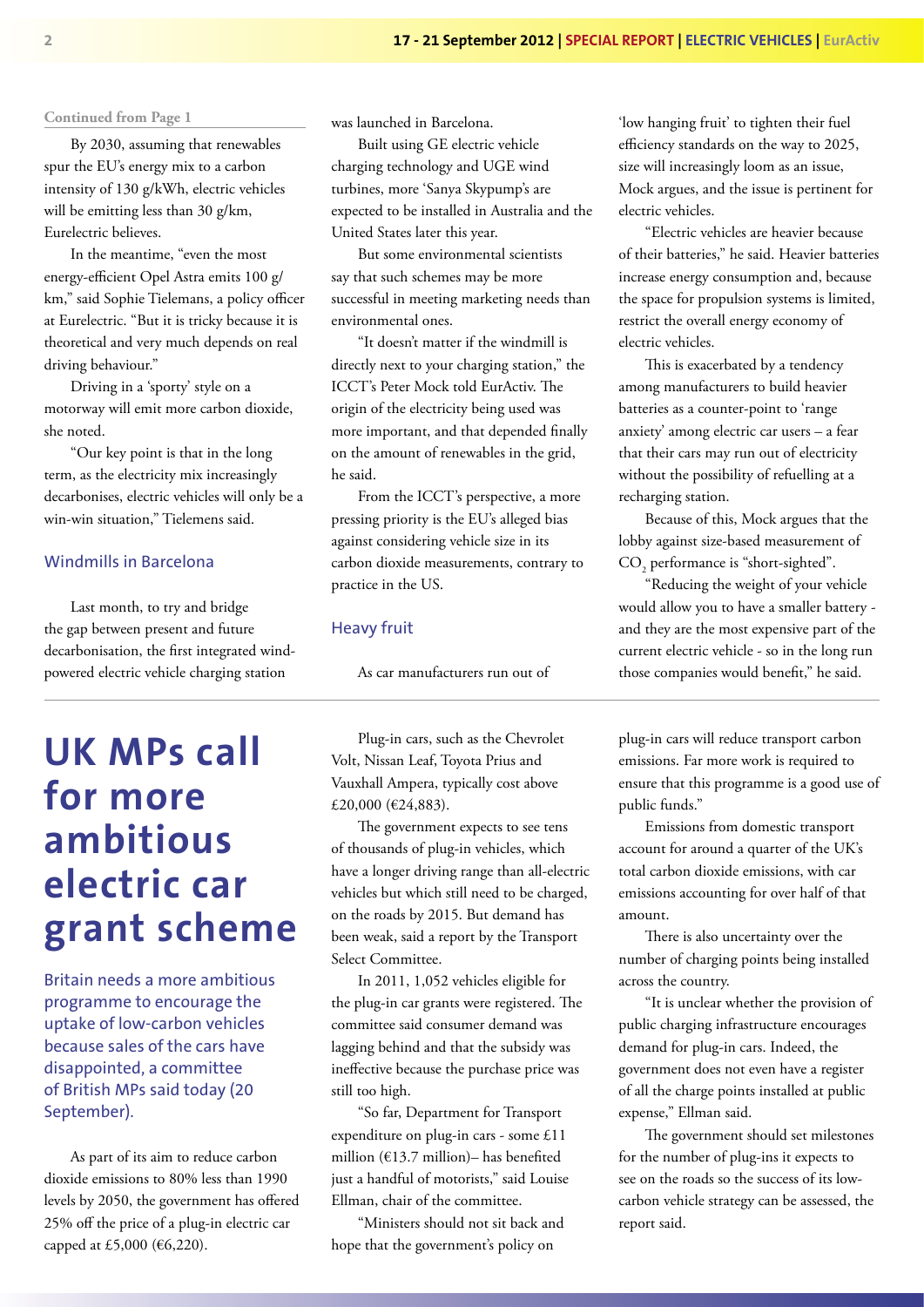# **US electric car industry poised to overtake Europe**

A new US fuel efficiency standard finalised by the Obama administration last month will jolt America's nascent electric car industry to life, but could leave European auto manufacturers racing to catch up, analysts and industry sources say.

From 2025, American cars and light trucks will have to achieve a standard of at least 54.5 miles per gallon (mpg) under the new regulation, higher than can be achieved by any existing fuel-powered cars, according to the US Department of Energy.

The only cars on the US market which exceed the 54.5 mpg target (measured as mpg equivalent) are at least partly powered by plug-in electricity, the US Environmental Protection Agency says.

This could spell trouble for Europe's electric car industry as a 'thought experiment' by the International Council on Clean Transportation (ICCT) has found that the US target surpasses its EU equivalent by some distance.

A 54.5mpg standard would be roughly equal to a 70 grams of  $\mathrm{CO}_2$  per km (g/km) measurement, the ICCT believes, with air conditioning credits exemptions potentially taking the figure up to a maximum of 83 g/km.

The EU has only set a fuel savings target of 95 g/km for 2020, with the promise of a communication about consultations on a future 2025 targets later this year.

Matthias Abend, a clean energy executive for the German carmaker BMW, told EurActiv it was "absolutely true"



that European auto exports would not be able to compete with the US, if the fuel economy gap remained so wide.

#### Hard target

beyond 65 g/km.

"But 70 grams is a very hard target," he added. "E-mobility will play an important role in this and in the electrifying of the drive frame but reaching those targets will depend on a mixture of the whole fleet  $-e$ mobility, hybrid cars and a downsizing of the current combustion targets."

The European Automobile Manufacturers Association (ACEA) says that meeting a target of 95 g/km will require some electric vehicles in an automobile fleet, while there will be few alternatives to full electrification for targets

"The US companies have understood that if they want to sell their cars domestically and globally they have to pay attention to fuel economy and they have apparently accelerated the pace at which they're developing and deploying those

technologies," Peter Mock, the author of the ICCT paper, told EurActiv.

"It is more and more a competition issue," he added. "Most people still think that the US has very bad fuel economy and high emissions and the Europeans are much better - and that used to be the case - but it is changing."

Mock is a former environmental protection officer for the Daimler car company.

The new US rule – which could yet be junked if Republican Mitt Romney wins this year's presidential election – requires companies to make 5% year-on-year fuel savings, and has been broadly welcomed by the US auto industry.

As competition hots up in the global car market, the US also has put in place a fuel standard of 35 mpg for 2016.

The EU's proposal for a 95  $g$ /km standard in 2020 includes a commitment to conduct an impact assessment and, if appropriate, set new targets for 2025 and 2030 by the end of December 2014.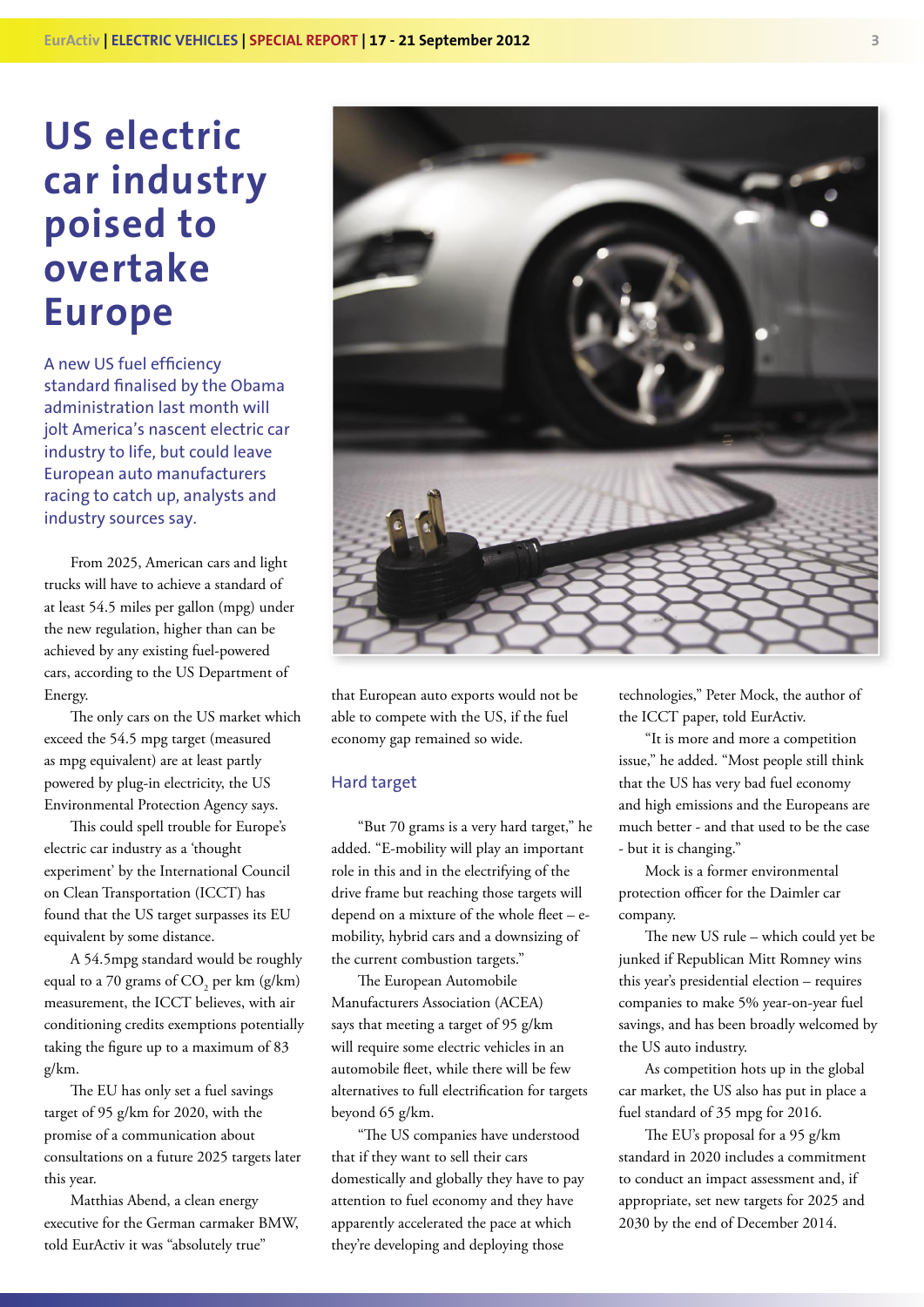# **Peugeot chief calls for Brussels to legislate on electric cars**

The head of PSA Peugeot Citroën's electric vehicles and mobility projects has called for the European Commission to legislate common tax and regulatory measures for electric cars across the continent.



"I think the European Commission should design a series of measures which can promote the vision they have for a big growth of electric cars," Ayoul Grouvel said in an exclusive interview with EurActiv.

"It could be authorisation for a new tax level, or a more general electric vehicle policy for Europe," he added, noting that industry subsidies currently operated unevenly across the EU.

"I think there's a lot of work to be done," he said.

To play its part in limiting global warming to 2 degrees, the EU is committed to reducing carbon emissions by 80-95% on 1990 levels by 2050. In the transport sector, this means a 70% cut of greenhouse gas emissions, on 2008 figures.

Electric cars are the most cost-effective

way of reducing long-term transport CO<sub>2</sub> emissions and, if Europe's fast-growing market continues to double every year, the vehicles will make up 3-4% of overall car sales by 2020, Grouvel said.

But as with innovations like mobile phones and iPads, it would take at least 10 years for customers to get used them. In the meantime, the price tag for research into battery technology was being clipped to internal combustion engine (ICE) cars in an unsustainable way, he said.

"If you want to let the market grow, we have to offset that - not infinitely but for a period of time," he explained.

Speculation about an anti-dumping case being brought against South Korean car makers Hyunadi and Kia Motors in Brussels was "not the issue today," Grouvel said. The focus should be kept on public acceptance of electric cars.

### Montebourg's measures

Arnaud Montebourg, France's industry minister, recently announced a package of measures to help ailing French car manufacturers grab a hefty share of the budding electric car industry.

His measures, which followed news that PSA Peugeot Citroën was on the brink of axing 8,000 jobs due to recession, included:

- Increasing cash incentives to buy electric cars from €5,000 to €7,000
- Doubling subsidies on hybrid cars, such as those made by PSA Peugeot Citroën to €4,000
- Levying fines on polluting vehicles
- Introducing a public procurement obligation to replace 25% of the government's car fleet with electric vehicles
- A rapid expansion of electric charging stations across the country.

Grouvel said that the proposal ticked most of the car industry's boxes and, following its announcement, Peugeot's sales of hybrid cars – which mix battery and combustion engine technology – tripled in the month of August.

Montebourg's package was "one of the

most consistent efforts in Europe today", and second only to Norway's, Grouvel said. But Peugeot would still like to have seen a stronger commitment in it to zonal charging for cars emitting above 50 grams of  $CO_2$  per km (g/km) in urban areas.

Oil-producing Norway has legislated for electric vehicles to be able to use bus lanes, and enjoy free city centre parking and recharging facilities. A combination of these and Montebourg's policies could form the basis for a Europe-wide regulation, Grouvel said.

"We have  $\mathrm{CO}_2$  legislation and pollution legislation at the European level [so] if we want to develop electric vehicles on the European level, why isn't there a [similar] policy there?" he asked.

### Unions enthusiastic

In a reflection of the way that climate politics can sometimes cut across traditional social divisions, many car workers trades unions are as enthusiastic as their bosses about support for electric cars.

"We see an increase in jobs in the future automotive sector, mainly due to the increasing technology-mix to be produced and serviced and repaired," said Wolf Jäcklein, a policy advisor to the IndustriALL global union federation, which claims to represent 50 million workers.

"We know that the ICE technology alone would result in a decrease in employment (for the same number of cars produced) in the coming decade," he added.

Foundry jobs would decrease with electrification of the sector, but new electro-chemical positions would appear and high-voltage skills retraining for workers would be beneficial to them - and the industry - he said.

"Of course, we, trade unions, support the policies in favour of new technologies, and stand for investments into R&D to make this change happen," Jäcklein told EurActiv.

"This is for the good of the automotive" industry and its sustainable future."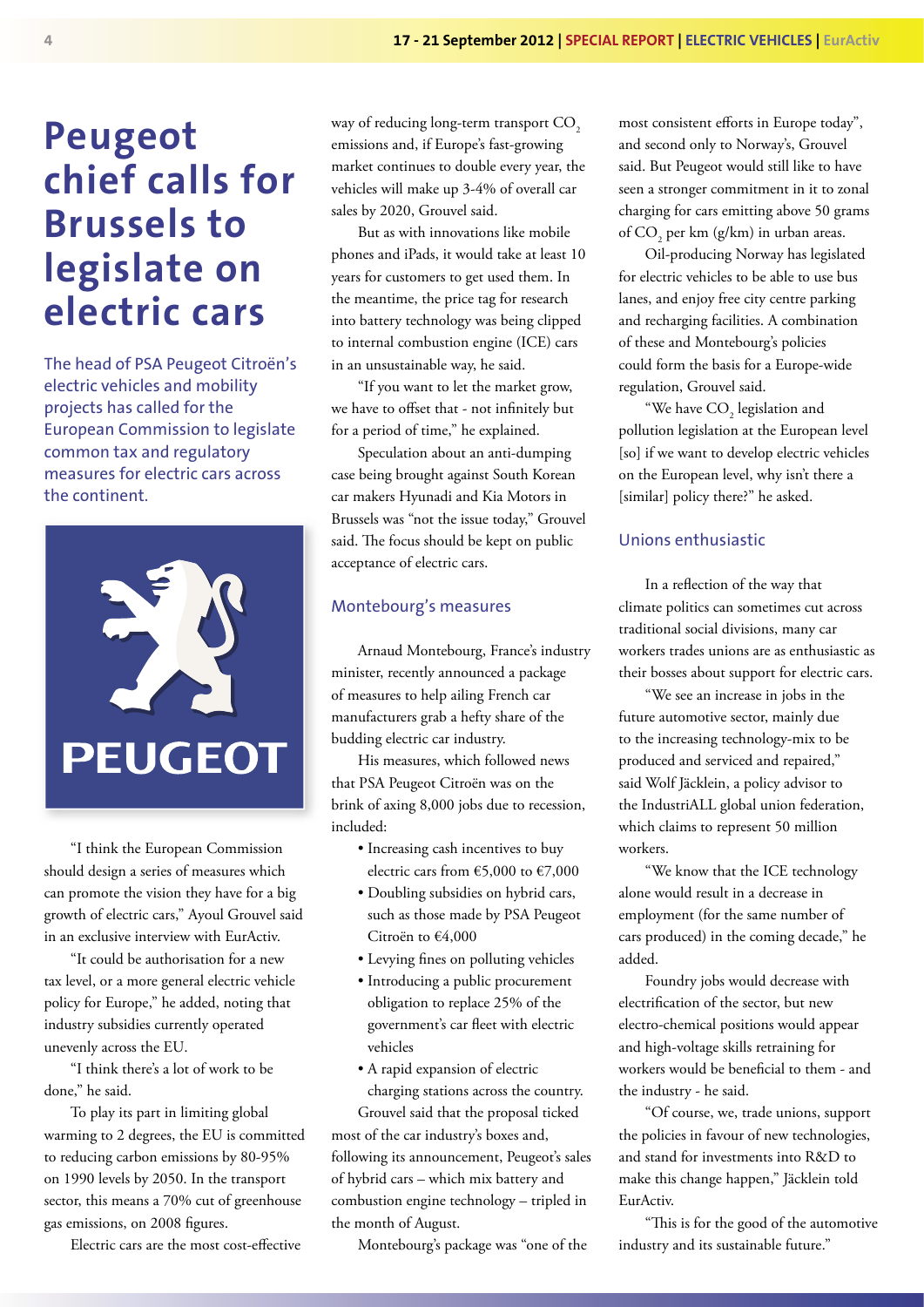# **IEA: Government support 'crucial' for electric cars roll-out**

Public subsidies, legislative innovations and consumer education are vital for the development of Europe's fledgling electric cars industry, an energy analyst at the International Energy Agency (IEA) has told EurActiv.

He was speaking as the European Commission issued a transport and technology communication calling for EU governments to "break away from conventional thinking" in the paradigm shift to alternative propulsion systems, and embrace "new financial instruments to increase the leverage of public budgets".

Public intervention could take the form of regulations, standards to ensure interoperability, public procurement, intellectual property rights, financial services, politically-set industrial targets, and voluntary commitments, the document says.

"As a new technology, government support for electric cars is especially crucial over the next 10 years," Tali Trigg said over the phone from the IEA's Paris headquarters. "This is when subsidies and education are needed."

Clean technology subsidies are widely seen as a necessity in the electric cars sector – with France setting the pace – but they have been contested in other renewable energy fields such as solar, in which the EU is currently exploring an anti-dumping suit against China.

# Green Cars Initiative



Brussels has pledged €5 billion for a European Green Cars Initiative, €4 billion in the form of loans from the European Investment Bank and the rest through support for research, some of which will come from the private sector.

By comparison, China has invested \$15 billion in electric vehicles and their infrastructure, while the US has stumped up \$2.4 billion.

But according to an EU memo released on 18 September, 90% of the €43 billion of investment in EU transportrelated research and development has come from corporate groups.

As EU states purchase around 110,000 passenger cars, 110,000 light duty vehicles, 35,000 heavy duty vehicles, and 17,000 buses, the Commission believes that "the potential for innovation through public procurement is currently under-exploited in the EU."

The same principle applies in infrastructure where "capacity building on local, regional and national level is needed for both public authorities responsible for the provision of services and

transport operators," according to the new communication.

It says that EU roadmapping to begin this month will put "particular emphasis" on fields where the market has failed to deliver clean transport infrastructure, and "identifying where action at the European level can yield the biggest impact."

"We support any government that takes clear measures for the uptake of, or transition to electric vehicles," Gunnar Lorenz, the Networks head at the electricity industry association, Eurelectric, told EurActiv.

Policy options could cover pollution fees, congestion charges and tax breaks, as well direct aid, he said. Norway had "a really good spectrum" of policies in place, Eurelectric's Sophie Tielemans added.

### Municipal car sharing schemes

So far, publicly-funded programmes have a good record of success. One municipal electric car sharing schemes

**Continued on Page 6**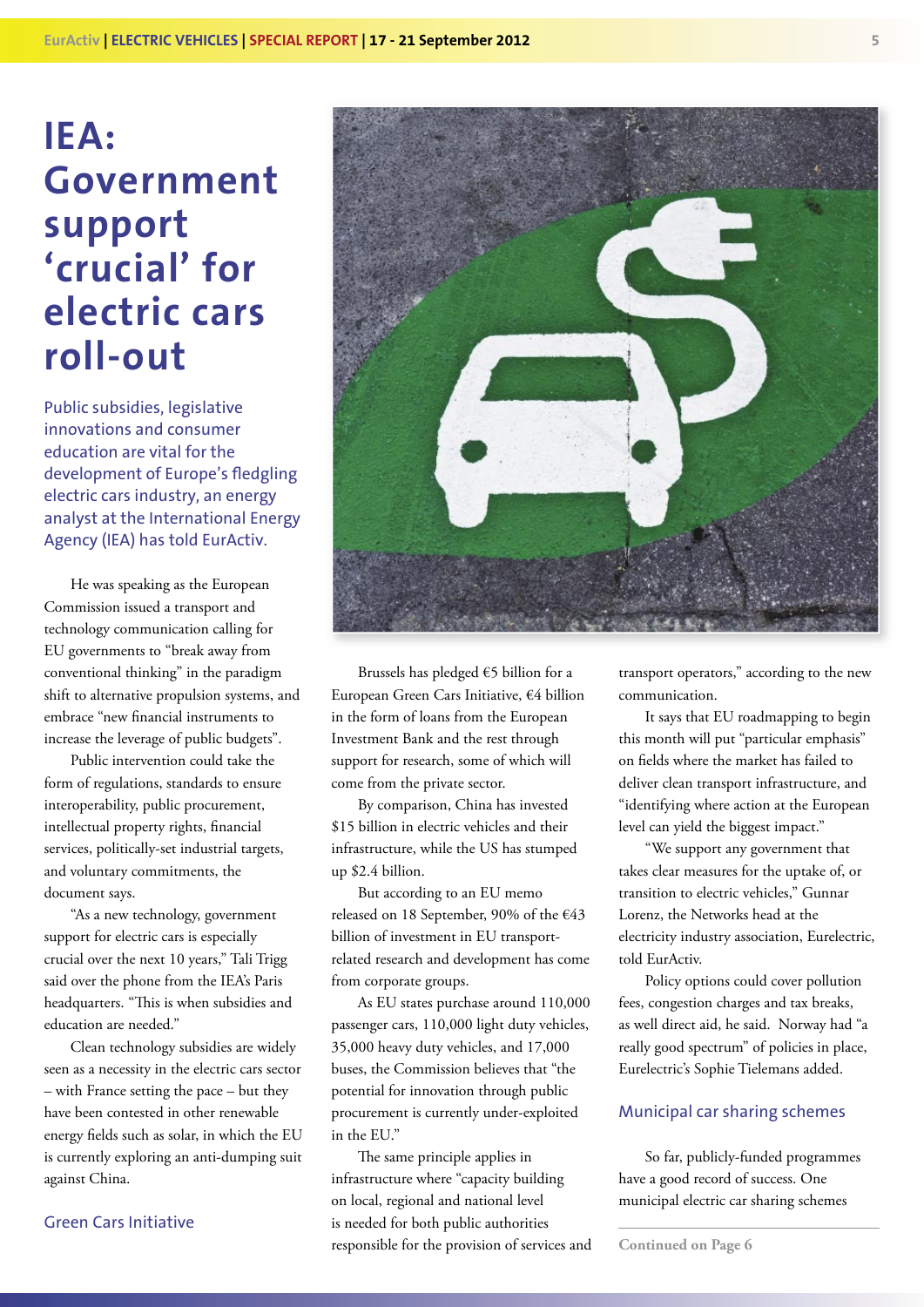#### **Continued from Page 5**

called Autolib in Paris which benefitted from €235 million of funding has spurred imitators such as the Zen car system in Brussels, while an eco-tourism project offering drivers on Denmark's Bornholm island wind energy-powered electric vehicles has captured the Danish imagination.

Amsterdam now has the highest density of public electric charging stations in the world, with the introduction of 500 electric vehicles planned by 2015, and Berlin is considering electrifying its freight transport system.

Both cities are part of an ambitious scheme to unite the transport networks of 16 cities around the world, demonstrating the sort of public intervention that Trigg believes can make a real difference.

"You can do fast [battery] charging in shopping malls, offices or garages," he said. "You can have driving in special [electric car] lanes, access to municipal parking spots, parking or zoning ordnances demanding that you install electric vehicle charging stations, and this has happened in Stockholm and Geneva."

"These are interesting ways that governments can promote electric vehicles at a very low cost," he added.

Trigg also pinpointed non-material factors in the uptake of electric vehicles. "There are not enough behavioural scientists, psychologists and organisational theorists working in this field, and right now that is a big part of this," he said.

"Only 12% of Americans drive over 100km a day, but 48% think they do," he added. "People are a bit more scared [of range anxiety] than they have reason to be".

#### Common European Standards

A lack of common European standards is also holding electric cars up at the lights, industry sources say, and Brussels has contributed to a  $€42$  million green eMotion project to try to address this.

Inter-operability, or the connection of information flows between cars and charging infrastructure, is seen as a lightning conductor issue by many in the battery electric car industry.

"Interoperability is essential for the long term success of electric cars, because in the longer term we need to have that fluid way of working so that they can cross borders and travel from city to city," said Alfons Westgeest, the secretary-general of EUROBAT, the Association of European Automotive and Industrial Battery Manufacturers.

In the short term though, the unpacking of recharging infrastructure is being most hampered by the lack of a standardised design for all plugs and charging equipment, as Germany and France continue to bicker over which country's design should become dominant.

"If you have a new technology, you need standards to secure your investment climate," Tielemans said. "This is a problem that [electric cars] infrastructure is facing: Without an agreed standard, investors are delaying their investments."

# **What will Europeans be driving in 2030?**

Car manufacturers envision a mostly electrified European market by 2030, in which car sharing schemes will have taken off in city centres, new mobility operators will offer multiplatform transport packages, and the age of 'the prosumer' could be upon us.

But for now, they are staying focused on the bottom line. "We can imagine a world [by 2030] where the majority of cars will be plugged in, and some form of hybridisation will be the dominant



technology," Ayoul Grouvel, head of Peugeot electric vehicles projects, told EurActiv.

Peter Mock, an environmental scientist at the International Council for Clean Transportation, agreed. "By 2030 we'll all be driving hybrids," he said. "We will already be in the phase where you go one step further, [with] an increasing number of electric cars in Europe."

"The advantages of hybrids are obvious," Grouvel said. "You can go where you want with zero emissions in city centre. It is the best of both worlds but the drawback is cost. We have 10 years to reduce that."

Within 20 years, emerging markets in India and Africa are expected to be driving major growth in the world's car industry, while new mobility operators in megacities will sprout, offering multiplatform transport packages that utilise electric cars,

**Continued on Page 7**